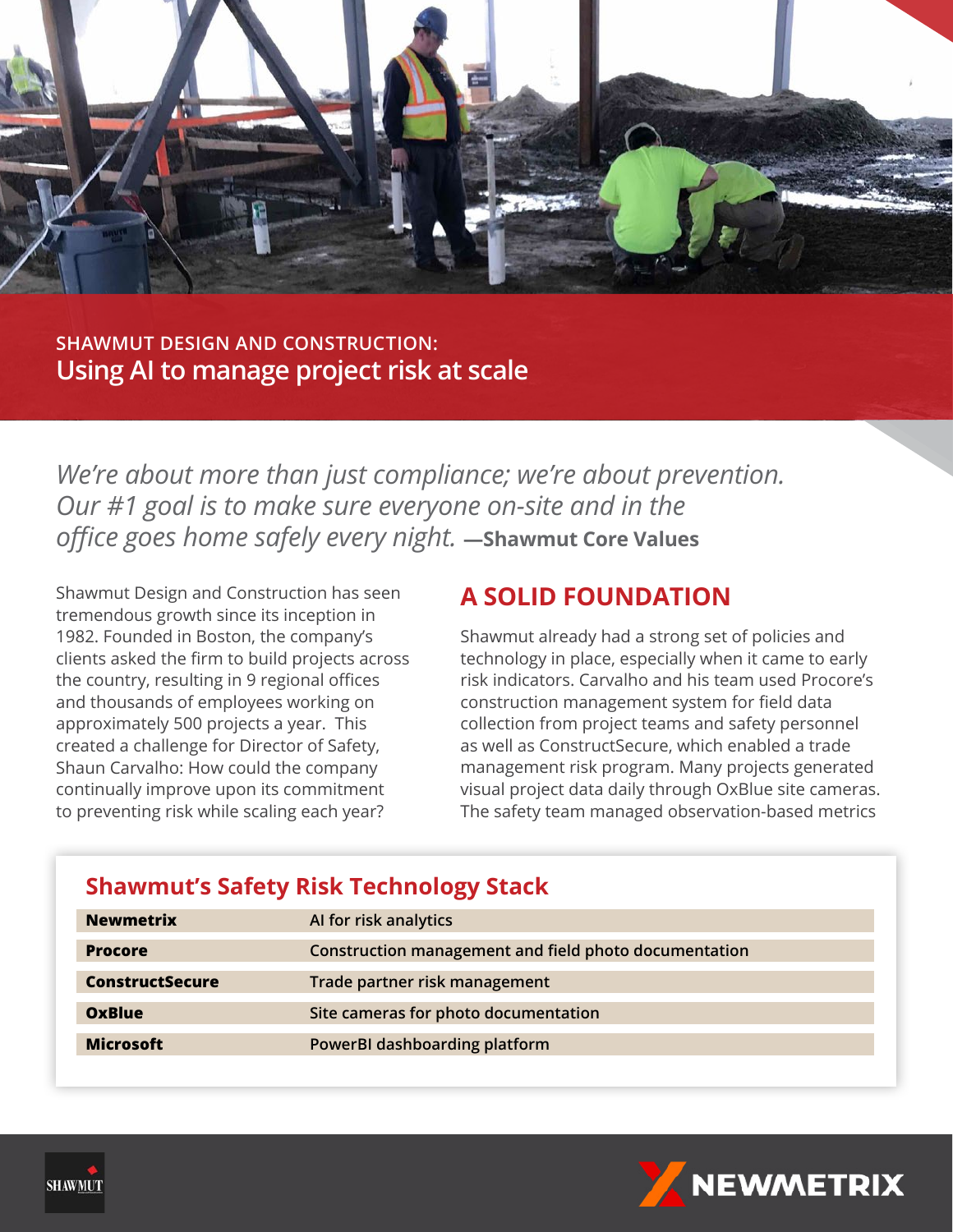for risk indication as well as positive behaviors through Shawmut's "Caught Safe" initiative, which recognizes safe jobsites. However, Carvalho knew artificial intelligence (AI) could expand the team's perspective, providing additional risk data and even predicting issues before they happened.

# **ENTER AI (A.K.A. "VINNIE")**

Shawmut used data from Newmetrix's AI engine, nicknamed "Vinnie," to build dashboards that helped rank projects by potential risk factors. Vinnie uses construction-specific visual AI models that have been trained to identify indicators of risk in photos, video and other project data. For Carvalho's team, this included automatically tracking work seen at height, housekeeping, standing water and workers missing personal protective equipment (PPE) such as hard hats, high vis, safety glasses and gloves. These factors were reported weekly by project to show which were improving or becoming less safe.

Carvalho said,"Newmetrix complemented our human-based observations with a third-party AI perspective. Both are necessary for understanding risk and deciding where to focus our attention. For example, when Vinnie found a high rate of housekeeping issues on an otherwise wellperforming project, we immediately reviewed examples and found the project had begun

demolition, creating piles of debris and standing water. We provided additional resources to the site, including a tool box talk, as the project had now entered this higher risk phase. Without Vinnie, we never would have known to give the project some added support."

In addition to risk data, ratios of risky to nonrisky observations are useful in highlighting positive behavior, as Shawmut does by integrating Vinnie's findings into its "Caught Safe" program.

## **HOW DID VINNIE ANALYZE RISK?**

The Shawmut team used Newmetrix's prebuilt integrations with Procore, OxBlue and 360 imagery from multiple sources to analyze data from projects. Vinnie presented results to the Shawmut risk and project teams in two forms: an executive dashboard and project-level reports. The executive dashboard provided an objective view of risk based on leading indicators across projects in a single view, showing weekly trend data for each. Project level reports had more specific results for key risk categories at each project, including photo examples.

Vinnie automatically analyzes the images and project data already gathered in construction management systems. Carvalho said, "data from OxBlue, Procore, and our 360 photos

| <b>PROJECT</b>                                 | SAFETY MANAGER       | <b>JANUARY</b> | TREND                    | <b>PHOTOS PER</b><br><b>MONTH</b> | WORK AT HEIGHT<br>PER 100 PHOTOS | <b>HOUSEKEEPING &amp;</b><br>STANDING WATER<br>PER 100 PHOTOS | ppg            |
|------------------------------------------------|----------------------|----------------|--------------------------|-----------------------------------|----------------------------------|---------------------------------------------------------------|----------------|
|                                                |                      | $\sim 1$       | $\rightarrow$            | <b>JANUARY</b><br>$\rightarrow$   | $\rightarrow$<br><b>MNUARY</b>   | <b>JANUARY</b>                                                | <b>JANUARY</b> |
| 123 Main Street                                | <b>John Smith</b>    | 29             | J                        | 100.0                             | 35.0                             |                                                               | 91%            |
| <b>University Drive</b>                        | <b>Mike Workman</b>  | 36             |                          | 37.0                              | 19.0                             | 0.0                                                           | 100%           |
| 77 Elm Street                                  | John Smith           | 36             | $\uparrow$               | 28.0                              | 28.6                             | 57.2                                                          | 96%            |
| 345 2nd Avenue                                 | <b>Jane McSafety</b> | 48             | J                        | 37.0                              | 21.7                             | 0.0                                                           | 93%            |
| <b>Heights Tower</b>                           | <b>Mike Workman</b>  | 50             | $\overline{\phantom{a}}$ | 231.0                             | $\rightarrow$ 0 $\rightarrow$    | $\alpha_0^0$                                                  |                |
| <b>Curley Field</b>                            | <b>Mike Workman</b>  | 52             | $\uparrow$               | 28.0                              |                                  |                                                               |                |
| Perry Park                                     | <b>John Smith</b>    | 53             | s                        | 672.0                             | <b>E</b> SmartRiter <sup>®</sup> |                                                               |                |
| <b>TCW High School</b>                         | <b>Jane McSafety</b> | 53             | $\wedge$                 | 349.0                             |                                  |                                                               |                |
| 16 Greenville Street                           | John Smith           | 55             | T                        | 149.0                             |                                  |                                                               |                |
| Everglades - STEM & Sitework                   | Mike Workman         | 59             | $\uparrow$               | 294.0                             | - 0                              |                                                               |                |
| Dental School                                  | Jane McSafety        | 60             | $\triangle$              | 54.0                              |                                  |                                                               |                |
| <b>Bayside High Renovation &amp; Expansion</b> | <b>John Smith</b>    | 61             | 木                        | 373.0                             |                                  |                                                               |                |
| <b>Crossing Parcel West</b>                    | <b>John Smith</b>    | 63             | $\wedge$                 | 11.0                              | Inter existing too               |                                                               |                |
| Smithfield Remodel                             | <b>Mike Workman</b>  | 64             | $\wedge$                 | 83.0                              |                                  |                                                               |                |
| 818 Fieldlevel View                            | <b>John Smith</b>    | 65             | $\Lambda$                | 193.0                             | Unclossified.                    |                                                               |                |
| <b>MBTA Expansion</b>                          | <b>Jane McSafety</b> | 65             | 办                        | 7.0                               | <b>Integrations</b>              |                                                               |                |
|                                                |                      |                |                          |                                   |                                  |                                                               |                |
| Organization average in period                 |                      | 50             |                          | 165.4                             | Stonding Water                   |                                                               |                |
|                                                |                      |                |                          |                                   |                                  |                                                               |                |
|                                                |                      |                |                          |                                   |                                  |                                                               |                |
|                                                |                      |                |                          |                                   | Construction E                   |                                                               |                |

*Dashboard showing which projects need attention based on AI metrics rolling up to a project score. Sample image showing standing* 

*water found by "Vinnie."*